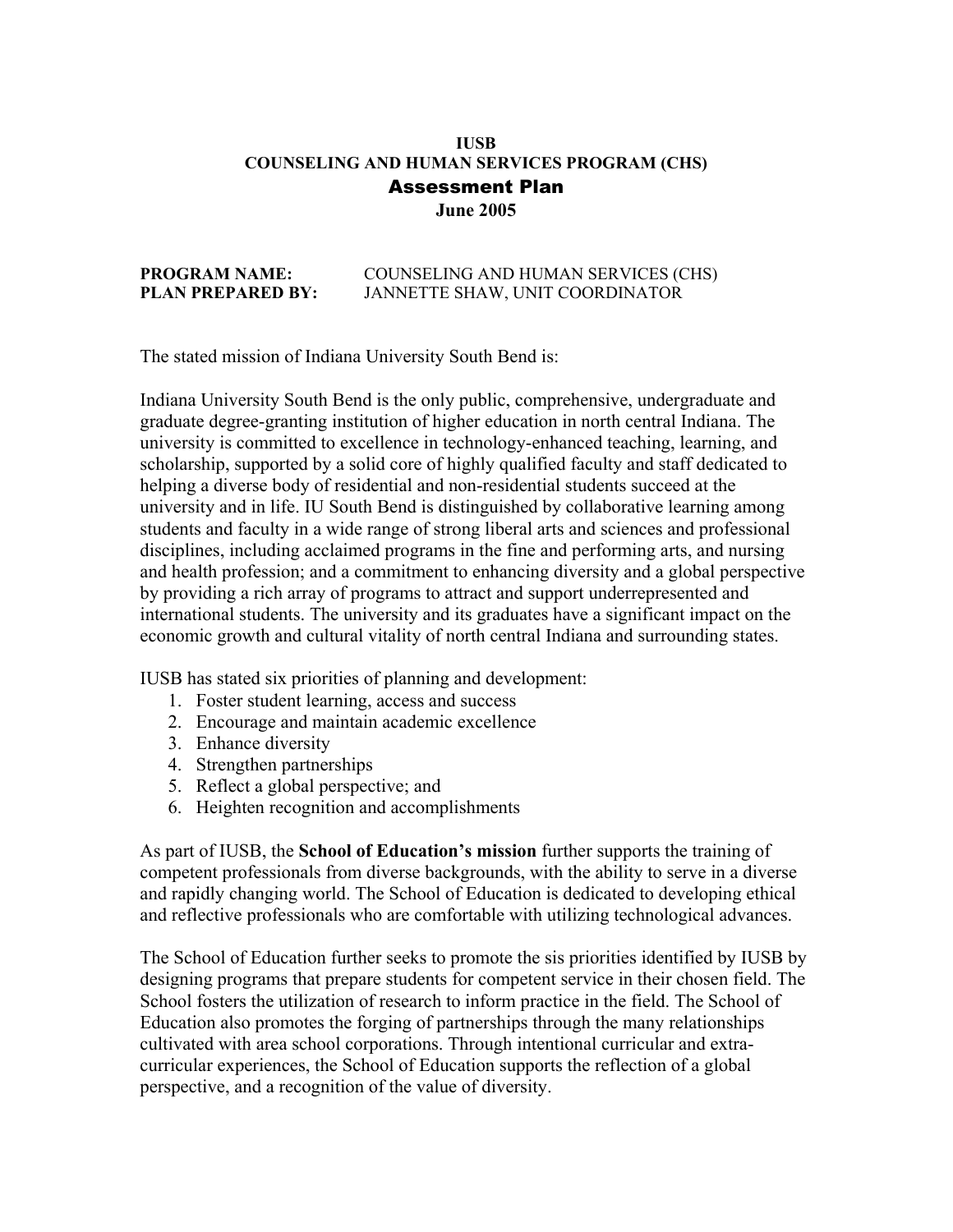The **Counseling and Human Services program (CHS**) operates from a **mission**  statement that enhances the School of Education and the IUSB mission. The mission statement is as follows:

The Counseling and Human Services program (CHS) at IUSB offers an exceptional graduate education in school and community counseling. The comprehensive master's level program provides student with a *rigorous* exploration of theoretical orientation, indepth clinical supervision, and an appreciation for *multicultural* values. Faculty members embody *diversity of experience* and teaching styles and are committed to the development of *reflective, ethical* counselors. Serving working adults in *Northern Indiana*, the CHS program excels in producing practitioners who are dedicated to personal growth, *professional development and the pursuit of life-long learning.* 

*(The words in italics convey exact sentiments found in the mission statement of IUSB and the School of Education)* 

The CHS goals below were developed to carry out the mission of the counseling profession and the mission of the School of Education and IUSB.

# **EDUCATIONAL GOALS FOR CHS STUDENTS**

1. Professional Identity Students will develop a professional identity. 2. Social and Cultural Diversity Students will acquire the skills and dispositions to be effective counselors in a multicultural society. 3. Human Growth and Development Students will utilize the principles of human growth and development in their counseling activities. 4. Career Development Students will acquire the skills to provide career development counseling. 5. Helping Relationships Students will acquire the skills for a therapeutic helping relationship. 6. Group Work Students will acquire group work skills. 7. Assessment Students will acquire individual and group assessment skills. 8. Research and Program Development Students will acquire research and evaluation skills.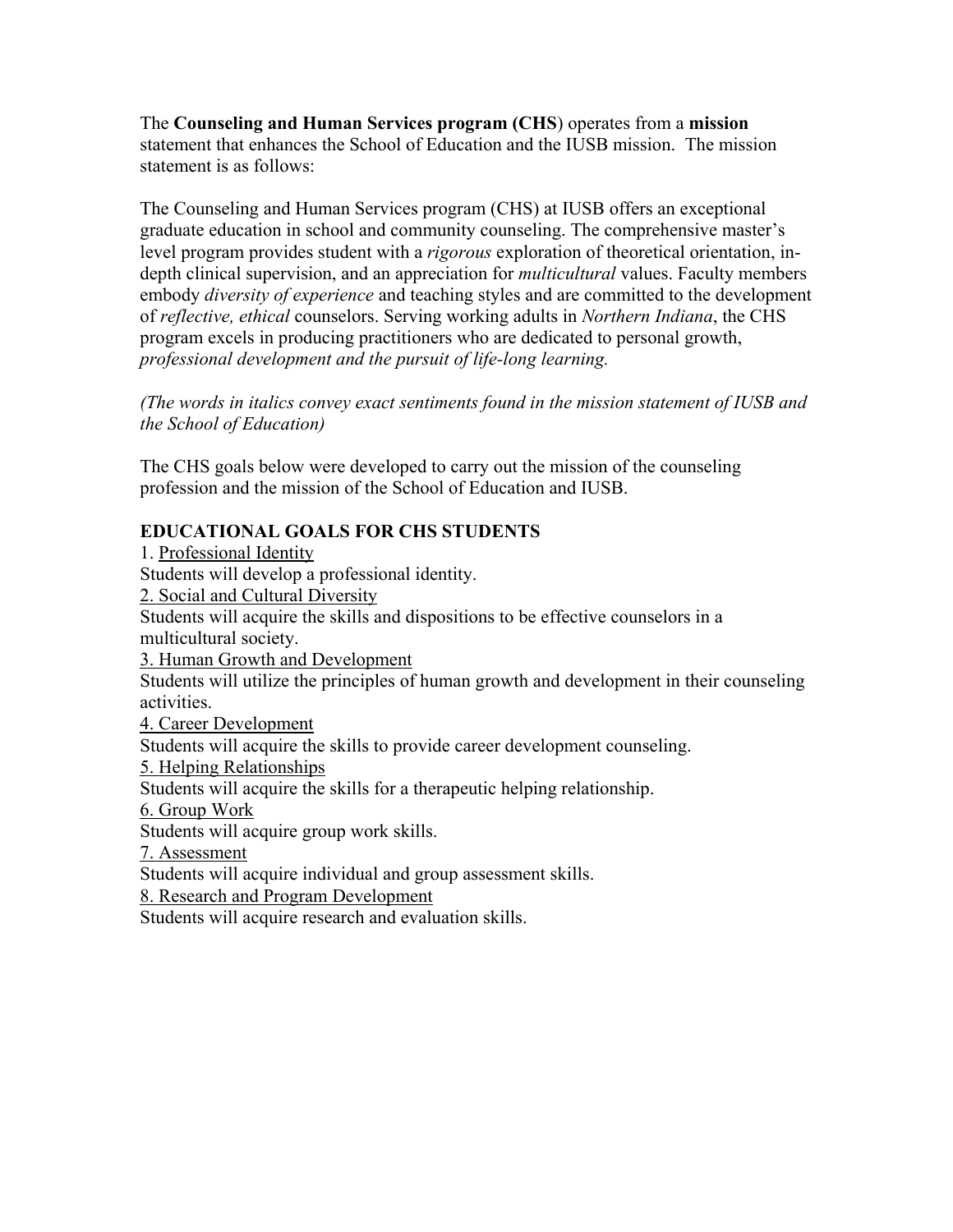# **METHODOLOGY FOR MEASURING THE ATTAINMENT OF EDUCATIONAL GOALS**

### **Techniques**

The CHS program utilizes a variety of techniques to measure student attainment of the program educational goals. The following are the major techniques used:

Comprehensive exit exam Specialization project Portfolios in school counseling Alumni survey Employer survey

The **comprehensive exit exam** is given in the final semester of the students' course of study. It is an oral examination with the student answering questions for two faculty members within a 60-minute time slot. The questions require a practical application of all the knowledge and skills outlined in the educational goals for CHS students. The exit exam was redesigned to more effectively ascertain student learning.

 The **specialization project**, done in the final year of the student's curriculum, has also been modified for the students who entered the program in January2005. The guidelines require all students to produce a scientific research paper. The exit project assesses the research and program development educational goal as well as the assessment goal. Other goals are also assessed depending on the research topic the student chooses.

The **portfolio in school counseling**, done over the final year of the student's curriculum, requires students to showcase their best work based on all the Indiana Professional Standards for school counselors. These standards cover all the educational goals for the CHS program.

The **alumni survey** is to be conducted every three years. The items on the survey comprehensively cover all the educational goals of the CHS program.

The **employer survey**, done every three years, assesses Goals 1,5,6 and 7 of the educational goals for the CHS program.

### **PROCESS FOR USING ASSESSMENT INFORMATION TO IMPROVE PROGRAMS**

The information gathered from each measurement technique is reviewed annually after the end of the school year. All faculty members participate in interpreting the findings. Faculty members discuss the implications for the program and make recommendations to improve the program. The Advisory Board also reviews the findings and is also consulted on possible changes to the program. Recommendations and requests for program and budgetary considerations are made to the School of Education Dean and Dean's Leadership Team.